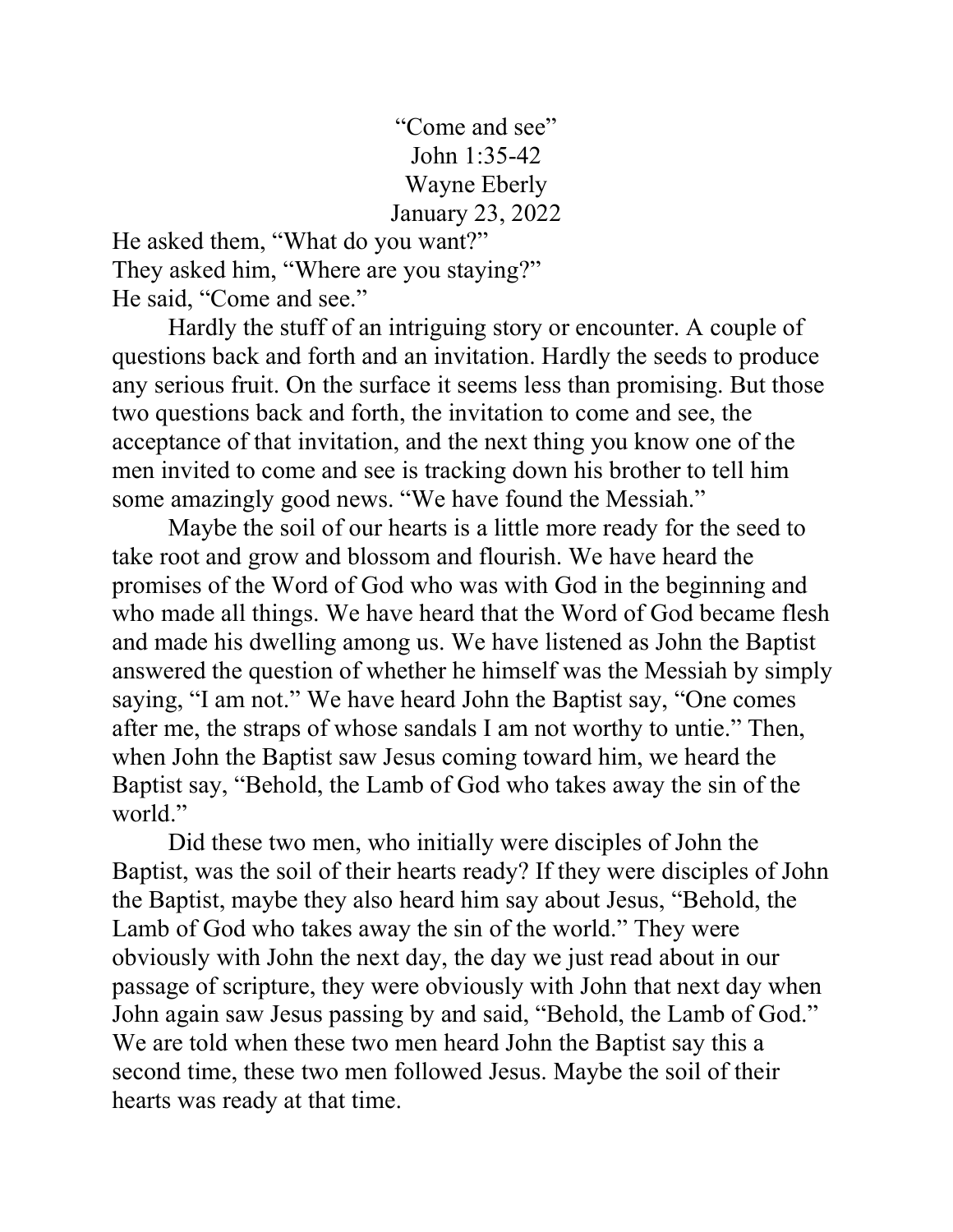Maybe that is what is so intriguing about this story. Maybe there are people all around us who are more ready than we could ever believe to follow Jesus. I cannot explain how it happens, I certainly never know when it will happen, or who will be involved when it does happen, but friends, it does happen. Somehow Jesus appears…our passage today says he was passing by…somehow Jesus appears, and he comes at us with a powerful question about our life. "What do you want?"

 We never know when it will happen, and part of the problem is we often do not know what we want. What do we want? Money, a house, a career, a relationship, a healthy diet, a membership at the gym, a place on the team…we often don't know what we want, or what we think we want doesn't bring us anywhere near to Jesus. But today there is the distinct possibility, the intriguing possibility, that when Jesus passes by and asks two men who are following him, "What do you want?", there is the possibility that they would ask him right back, "Where are you staying?" Meaning what? Meaning they want to follow Jesus and to know who he is and where he lives and what he does and why…why…why he is here among us…and can he…can he…can he meet the deepest needs of our longing and searching hearts. That and so much more seems to be wrapped up in the response of these two men. "Where are you staying?"

In response Jesus says, "Come and see." Bam! The journey of discipleship has begun. The seeds of a faith that will transform the human life have been planted and taken root and are beginning to grow.

 When that kind of seed grows, it bears fruit. Look what happens next. One of those two men, a man named Andrew, well, Andrew had a brother. His brother's name was Simon Peter. The first thing Andrew did was find his brother Simon and say, "We have found the Messiah." The writer of the Gospel wants to be sure we understand what Andrew is saying. The writer of the Gospel clarifies what Andrew is saying. "We have found the Christ." What? After a couple of questions, an invitation, and an afternoon with Jesus, Andrew has had his questions answered, his longing fulfilled, and his desire met? That is exactly what happened! "We have found the Christ." Andrew has found the Christ, and he wants his brother to share in the joy. Did I say this is hardly the stuff of an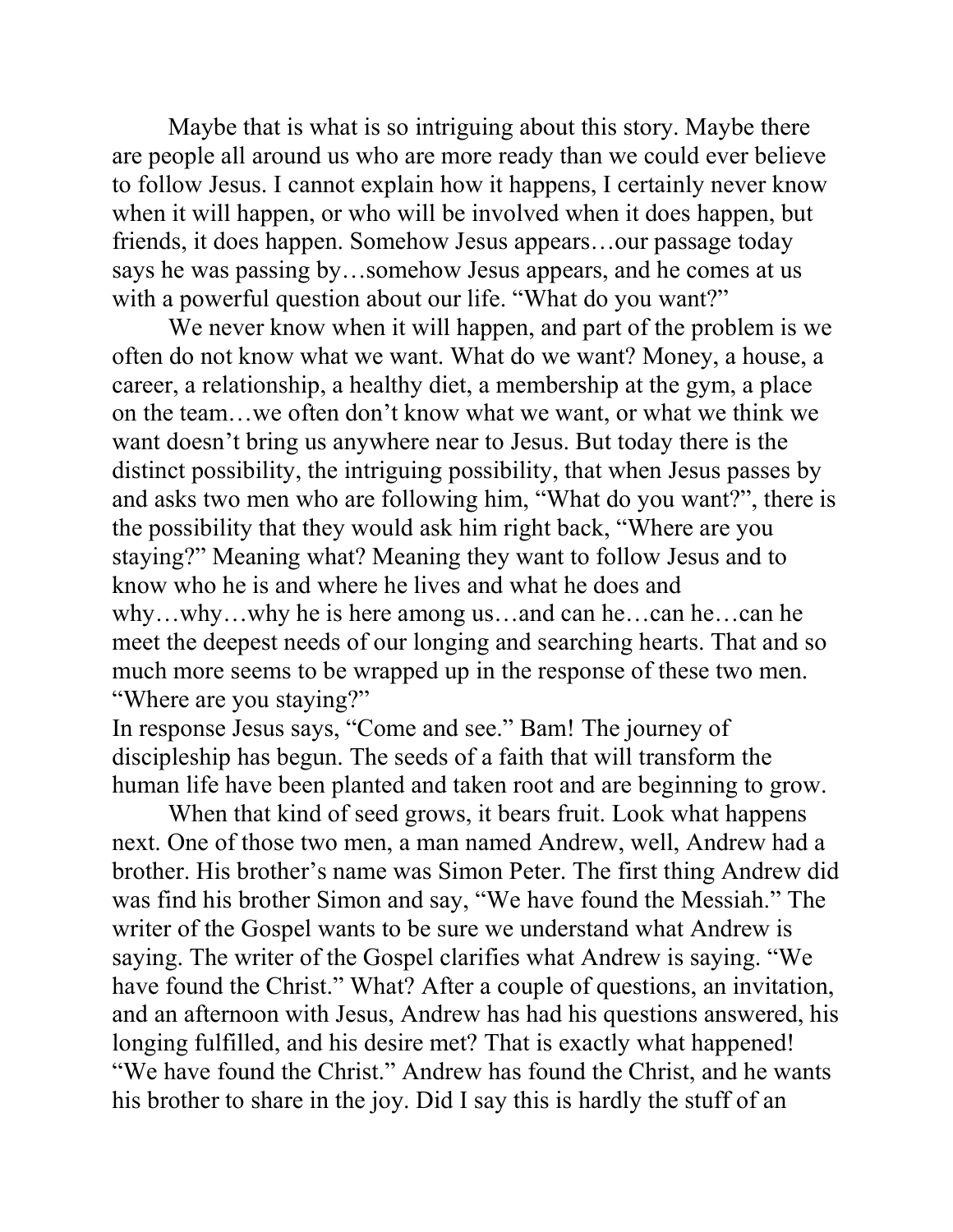intriguing story or encounter? I stand corrected. This is the good news of the gospel. This is evangelism. This is salvation. This is new life. This new creation. This is a relationship with Jesus Christ.

When I was a young youth pastor, not yet thirty years old, one of the elders of our church invited me to lunch. This man was a respected leader in the church. He served as the Clerk of Session. Henry was Chinese American, and when he suggested we go to his favorite Chinese restaurant I was all in. Henry explained that the restaurant served Dim Sum. Trays of exotic looking dishes giving off scintillating scents circulated around our table. Henry would point. We would be served. My taste buds would explode. What could be better than that?

 Well, let me tell you what could be better than that. Over lunch, in a Chinese restaurant in downtown Fresno, California, with my eyes gleaming, my mouth drooling, and my taste buds exploding, Henry told me a story that touched my spirit and warmed my heart. Ever since I had met Henry, I assumed he had always gone to church, had always been a leader, and for all I knew, he had always been the Clerk of Session. Instead, Henry told me he never went to church. Henry told me he never had any need for God. When he was an adult, in his forties or fifties, his daughter became a Christian. Henry watched how God changed her life. Henry saw that his daughter's life was redeemed. Henry saw her restored. One day Henry's daughter told him how Jesus Christ set her free. His daughter told him how Jesus had given her new life. She told Henry the story of the cross, and the amazing love God had for his children. It was then, as an adult, a mature man who had been successful in many areas of life, a man who had learned to stand up tall and proud, it was then Henry realized how much he not only needed Jesus, Henry realized how much he wanted Jesus. With tears in his eyes, while plates of Chinese food were passing us on our left and on our right, Henry told me the story of how he came to worship Jesus Christ. No one forced him. No one compelled him. God did not draw him to himself by overpowering him and twisting his arm. God loved him. A daughter told her father, "We have found the Christ." A daughter invited her father to, "Come and see." And her father found his own faith in Jesus Christ.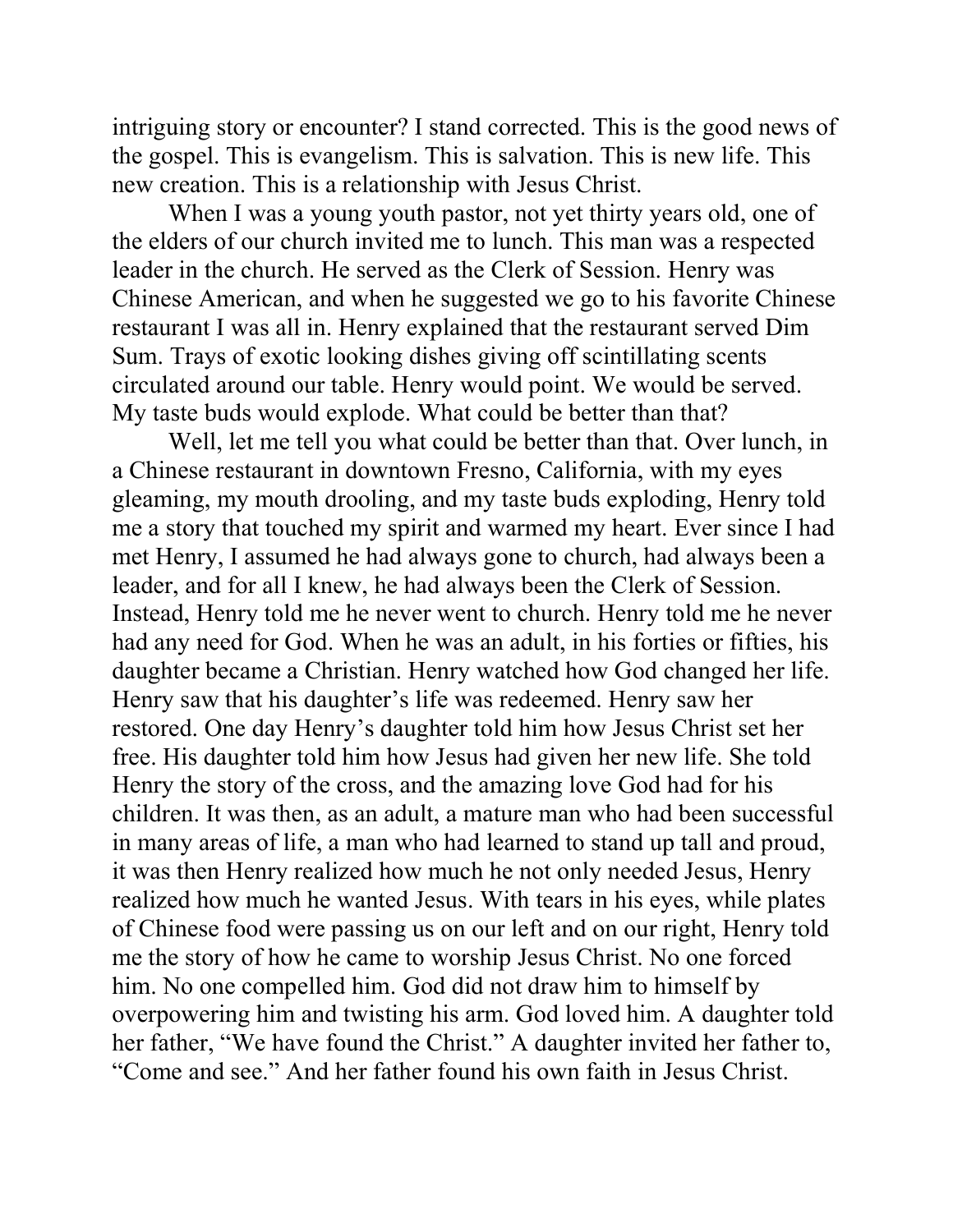Come and see. How many times and in how many ways that are drastically and dramatically different, and yet when you boil it all down are all so sweet and so similar…how many times has one person approached another and said, "We have found the Christ. Come and see."

 A youth pastor found out one of the kids in youth group was having a birthday. The youth pastor called the kid up and asked if he wanted to go out to lunch for his birthday. Hardly the stuff of an intriguing story or encounter. I mean, the two of them went to Wendy's. It was nothing fancy. Unbeknownst to this young kid, his youth pastor was a clever fellow. He invited the kid to come by his house before they went to lunch. When the kid arrived the youth pastor took him outside to show him the backyard. With a troubled look the youth pastor said, "I have all these leaves on the ground. I don't think I will ever get them all raked up. Say, do you think you could help rake these before we go out to lunch?" The kid was young and gullible. He grabbed a rake and made big piles, ultimately hauling them away. The yard looked great. The youth pastor returned…on no, he had not stayed and raked the leaves…the youth pastor returned and was effusive in his praise. You worked so hard. You did a great job.

By this point the kid had worked up a big appetite. He started walking toward the house when the youth pastor slyly said, "Did you notice the swimming pool?" The pool was littered with leaves. Nodding toward the pool equipment the youth pastor said, "Get the pool clean and then we will have lunch." Another hour passed as the hard working, industrious kid cleaned the pool until it sparkled and shined. The youth pastor returned…oh no, he had not stayed and worked on the pool…the youth pastor returned and was effusive in his praise. You worked so hard. You did a good job. By this point the kid was not only ready for lunch, he felt he was owed a big, hearty, expensive lunch. The youth pastor said, "Let's go. Get in my car." The kid literally raced to the front yard. There he found a VW bug, an old school one, itsy bitsy. The youth pastor said, "Do you mind riding in back. Promise needs to be in the front seat."

Promise was the youth pastor's German Shepherd. Who invited Promise to lunch? Oh no, it wasn't time for lunch yet. The youth pastor said, "We need to take Promise to the vet first." Sitting in the back seat of a VW bug, with Promise and her abundant hair she shed so profusely, the kid was beginning to question his decision to let his youth pastor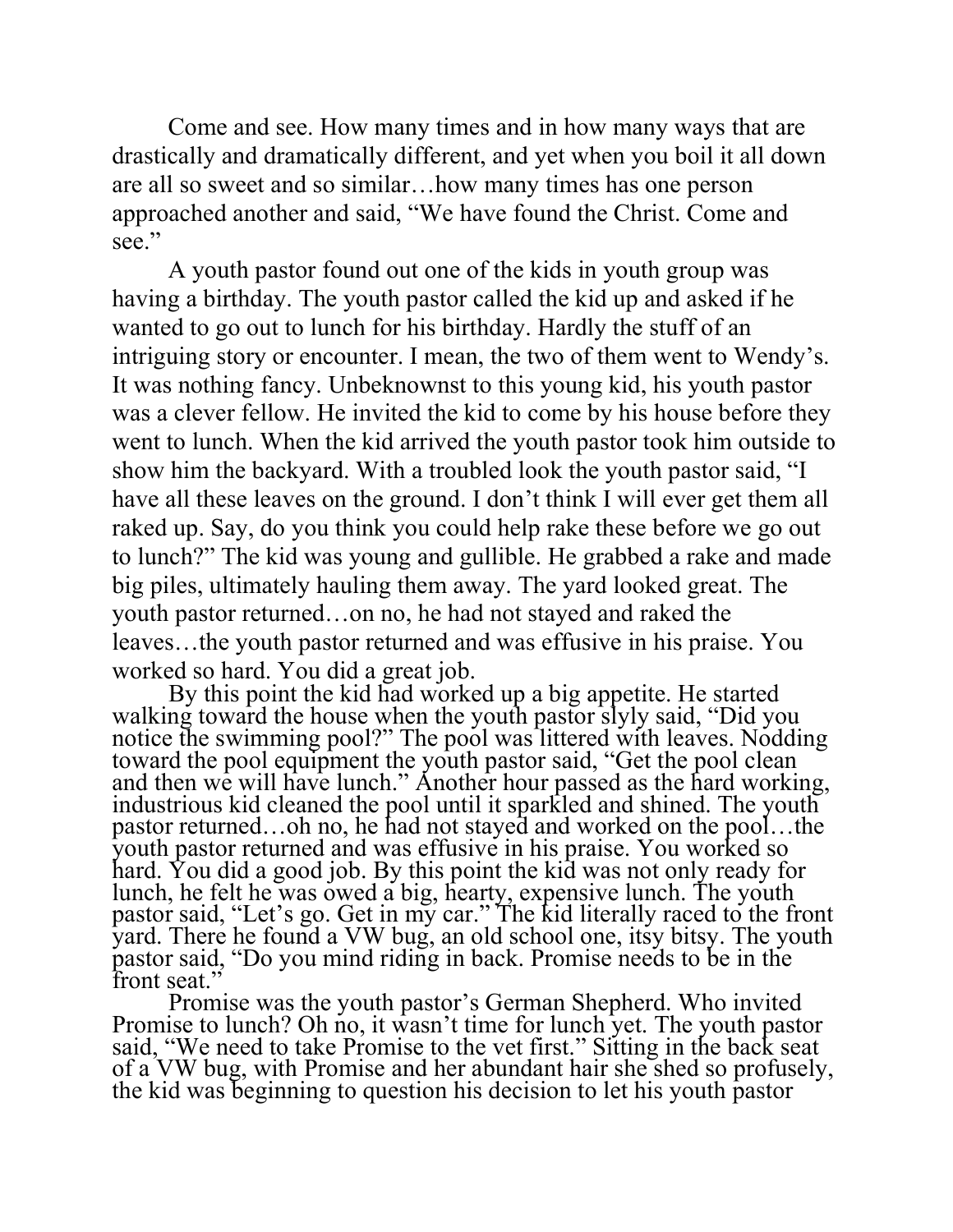take him out to lunch. Well, Promise had her visit, they returned the dog home, and at around 4:30 in the afternoon they headed to lunch. They drove by a nice steakhouse. They passed a delicious Italian eatery. They didn't stop at the town's best pizza parlor. They pulled into a Wendy's. How do you think that kid felt after the leaves, after the pool, after the trip to the vet, after being covered with 50 pounds of dog hair, after 4 or 5 hours of chores…on his birthday…how do you think that kid felt sitting in a Wendy's restaurant, hanging out with his youth pastor, on his  $19<sup>th</sup>$  birthday?

That was December 4, 1979. It was my  $19<sup>th</sup>$  birthday. In September of 2018, 39 years later, my youth pastor retired. He is also one of my closest friends. He is a mentor. He is a huge part of my life. I wrote him a note. In the note I teased him about our infamous lunch at Wendy's on my 19<sup>th</sup> birthday. Even though I tease him about that often, I want to tell you that day was one of the most meaningful days in my life. My youth pastor, Mark Nazarian, I don't know whether he knew it, but at 19 I was drowning. I was drifting aimlessly. I was discouraged. I was lost. I was looking for something. I was searching for something. I was desperate for a purpose in life, for real meaning. That day my youth pastor invited me to come and see. It was the beginning of a relationship that transformed my life. Actually, it was the beginning of two relationships. I am grateful for both. It was the beginning of a beautiful and blessed friendship with Mark Nazarian. But more importantly, it was the beginning, the true beginning, of a relationship with Jesus Christ. In a hundred different ways my youth pastor told me, "We have found the Christ." In a hundred different ways my youth pastor invited me to "Come and see." And in one dramatic way my life was changed. I found the Christ. I found the Messiah. I found Jesus Christ. And my life has never been the same.

I once attended a banquet for a homeless ministry. It was a big fundraising dinner. There were lots of suits and fancy gowns and a few tuxedos. In some ways it was a strange setting to hear stories about the homeless, but it turned out to be a night I will never forget. The guest speaker at the banquet was a young man who graduated college and tried something that is definitely outside the box. He wanted to know what it felt like to be homeless, so for several months he gave up everything, lived on the street, traveled around, worked odd jobs, and begged to survive. He experienced the disgrace of being homeless. He experienced the shame of being homeless. He experienced the rejection of being homeless. His story was fascinating. But it wasn't his story that really grabbed my attention. As he was telling his story, he happened to tell a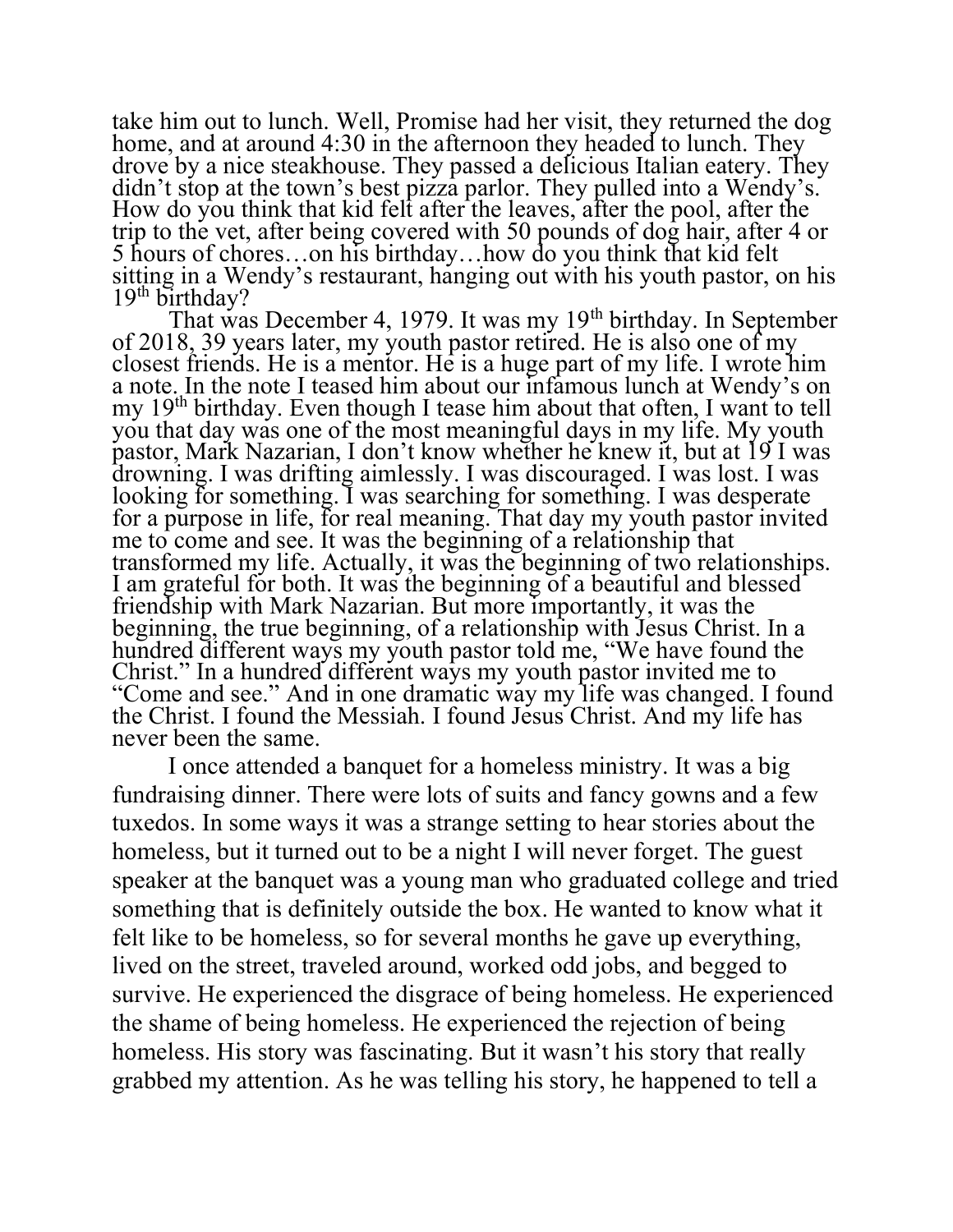story about someone else. He told a story about a woman he met at a banquet.

 You see, after his simulated experience of being homeless, he became sort of famous. He started to receive invitations to speak at banquets like the one I was attending that night. He told about speaking at a similar banquet in New Jersey. As is often the case, he was sitting next to a gray-haired woman in her 70's at the banquet. Making small talk he asked her to tell him about herself. What she said stunned him.

 She began by saying that she used to be a prostitute. Years ago, in her 20's, she worked the streets of a neighborhood in New Jersey. She had a pimp who used her to make money and supplied her with drugs. In that neighborhood, that neighborhood filled with pimps and prostitutes, a Christian woman had rented an apartment. That Christian woman pitched her tent among a neighborhood filled with trouble and disgrace. That Christian woman left whatever "normal" life she had and embarked on a downward spiral. She followed God's call to a part of the city where the walls were broken down and the streets were in ruins. That Christian woman tried to reach out to the young prostitute. But the young prostitute ignored her and kept living her desperate life. As I reflect on that story, the Christian woman tried in every way she could to tell that young prostitute, "We have found the Christ." The young prostitute ignored the good news. The young prostitute refused to hear the good news. No matter how the Christian woman extended the invitation, the young prostitute would not come and see.

 Until…one night her pimp got mad at her, beat her badly, and left her lying in a bloody mess on the street. Sometime late that night the Christian woman came upon the young prostitute lying by the side of the road, beaten and broken. The Christian woman picked her up and carried her home to her small apartment. She nursed her back to health. Sometime during the process of allowing her body to heal, this young prostitute found another healing. She found the Lord. She became a Christian. Her life was changed.

Well, that Christian woman who lived among all the addicts and pimps and prostitutes grew old. She either died or moved away. I can't remember which. But when that Christian woman either died or moved